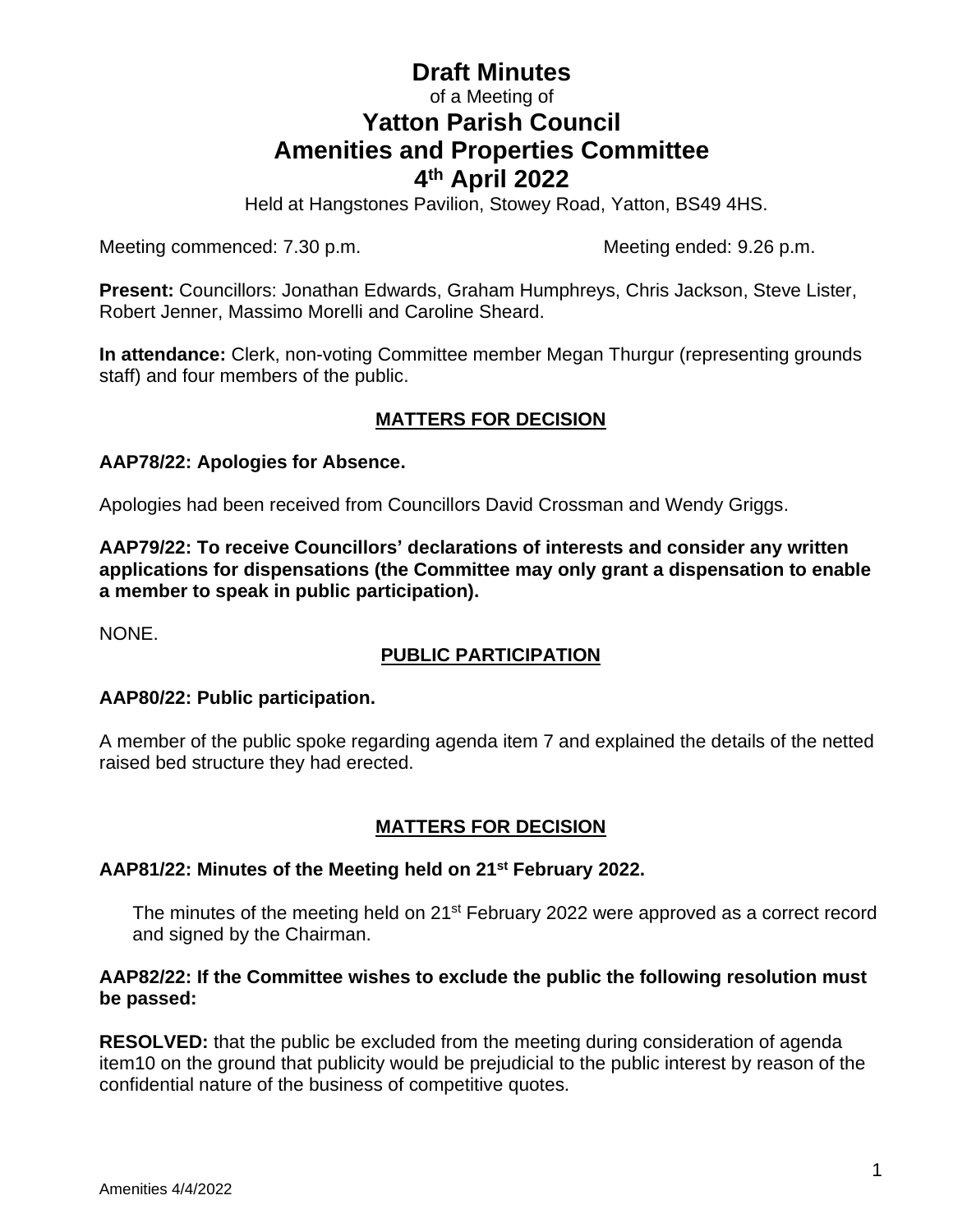### **AAP83/22: Parish Gardener and Groundsmen Report. Agenda item 6.**

Megan Thurgur gave an overview of the work over the past year but in particular the work that has been done this winter. This included the new hedging and wildflower meadow in the Orchard at Glebelands, the clearance of the remaining surviving hedge whips (Hornbeam) that had been planted along the left boundary at the North End Allotments and the preparation of the adjacent verge ready for seeding. The work to the Hangstones wildflower meadow to ensure it reflowers this summer and the creation of a new wildflower area on the opposite side of the path. Memorial trees and one thousand daffodil bulbs planted on Hangstones and the extension of the 'Peoples' Border at Heathgate. The Committee thanked her and Jeff for all their hard work.

## **\*\*\* The meeting was suspended and reconvened during discussion of the next agenda item to allow Councillors to speak to members of the public.**

#### **AAP84/22 To consider granting permission a set of insect covers on raised beds (chest height construction) at the North End allotments.**

The Committee discussed this item at length and its links to agenda item 8. The Committee concluded the following:

**RESOLVED**: to not allow the netted raised beds at their current height. They must be made to comply with the resolution under agenda item 8.

#### **\*\*\* The meeting was suspended and reconvened during discussion of the next agenda item to allow Councillors to speak to members of the public.**

#### **AAP85/22: To provide clarity of definition of a 'building' within the North End Tenancy agreement.**

The Clerk read an email from the person who had requested the clarification of the term 'building' that had been received late in the afternoon that day. The Committee discussed this item at length and concluded as follows:

**RESOLVED:** that no built structure or building is to be constructed over 1 metre in height i.e. as a guide the height of a compost bin.

The allotment tenants must seek the advice of the Clerk in the first instance and prior to purchasing any item that is not within this stipulation to check if permission is required. The Council wished to state that they are the final arbiter in all allotment matters. Please note that a 'built structure' does not include produce supports constructed of canes e.g. runner bean frames or netting of produce such as fruit bushes supported by canes. Cold frames and cloches are permitted as are tool storage boxes providing they are under 1 metre in height.

# **AAP86/22: To discuss Amenities work during the forthcoming financial year 2022-23.**

The Clerk highlighted a number of projects that were work for the Committee to pursue over the year 2022-23. These included a new zip wire (possibly from CIL) and basket swing (Budget was agreed for this to be done 2022-23) on Hangstones. These were possible items to apply for matched funding under North Somerset Council £250,000 'Improving Play Spaces